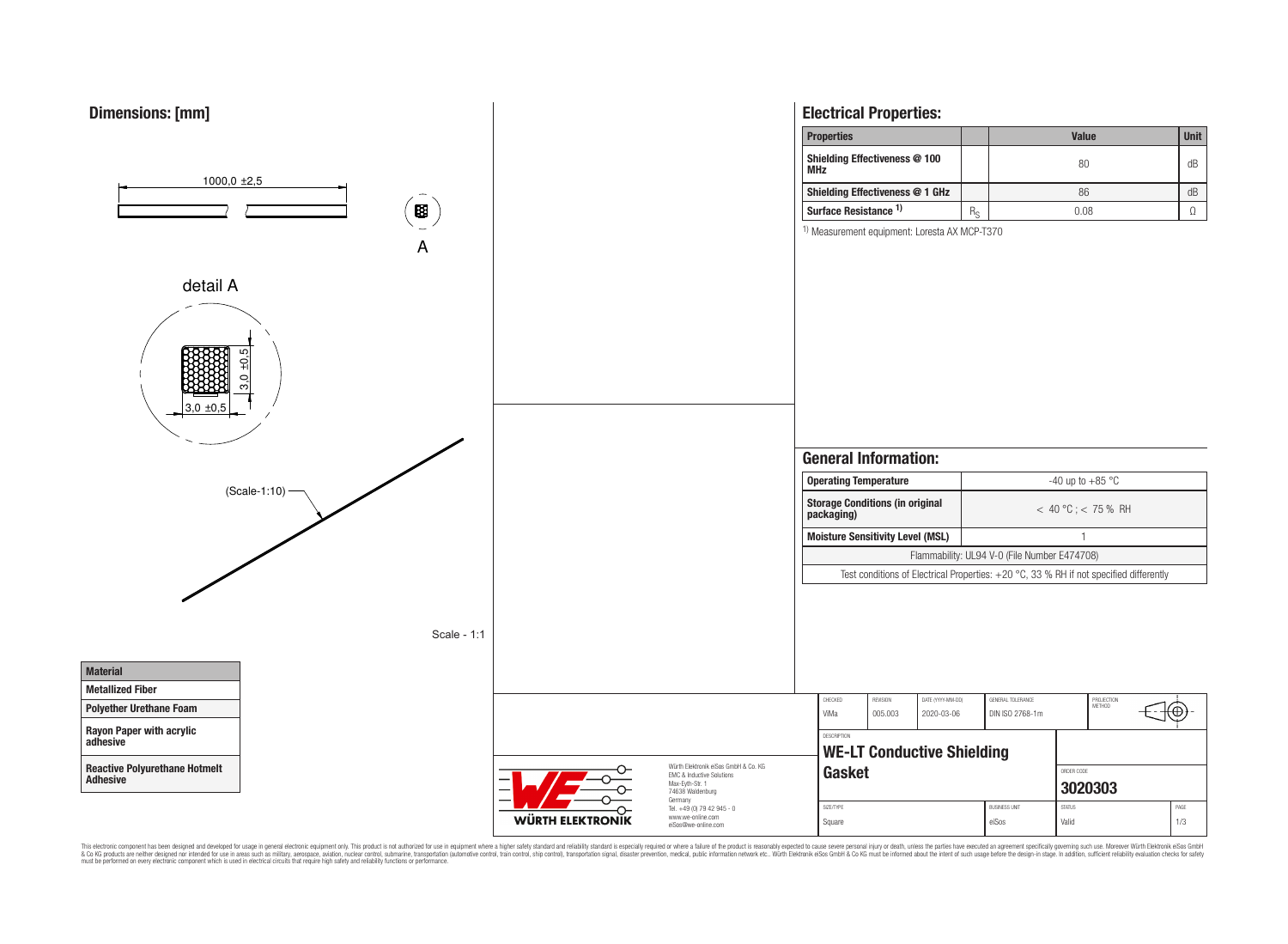



|                                                                              |                                                                                                                          | CHECKED<br>ViMa                   | REVISION<br>005.003                                        | DATE (YYYY-MM-DD)<br>2020-03-06 | GENERAL TOLERANCE<br>DIN ISO 2768-1m |                                  | PROJECTION<br><b>METHOD</b> |  | €Θ  |  |
|------------------------------------------------------------------------------|--------------------------------------------------------------------------------------------------------------------------|-----------------------------------|------------------------------------------------------------|---------------------------------|--------------------------------------|----------------------------------|-----------------------------|--|-----|--|
| Würth Elektronik eiSos GmbH & Co. KG<br><b>EMC &amp; Inductive Solutions</b> |                                                                                                                          |                                   | DESCRIPTION<br><b>WE-LT Conductive Shielding</b><br>Gasket |                                 |                                      |                                  | ORDER CODE                  |  |     |  |
| -<br><b>WÜRTH ELEKTRONIK</b>                                                 | Max-Evth-Str. 1<br>74638 Waldenburg<br>Germany<br>Tel. +49 (0) 79 42 945 - 0<br>www.we-online.com<br>eiSos@we-online.com | <b>BUSINESS UNIT</b><br>SIZE/TYPE |                                                            |                                 |                                      | 3020303<br>PAGE<br><b>STATUS</b> |                             |  |     |  |
|                                                                              |                                                                                                                          | Square                            |                                                            |                                 | eiSos                                | Valid                            |                             |  | 2/3 |  |

This electronic component has been designed and developed for usage in general electronic equipment only. This product is not authorized for subserved requipment where a higher selection equipment where a higher selection